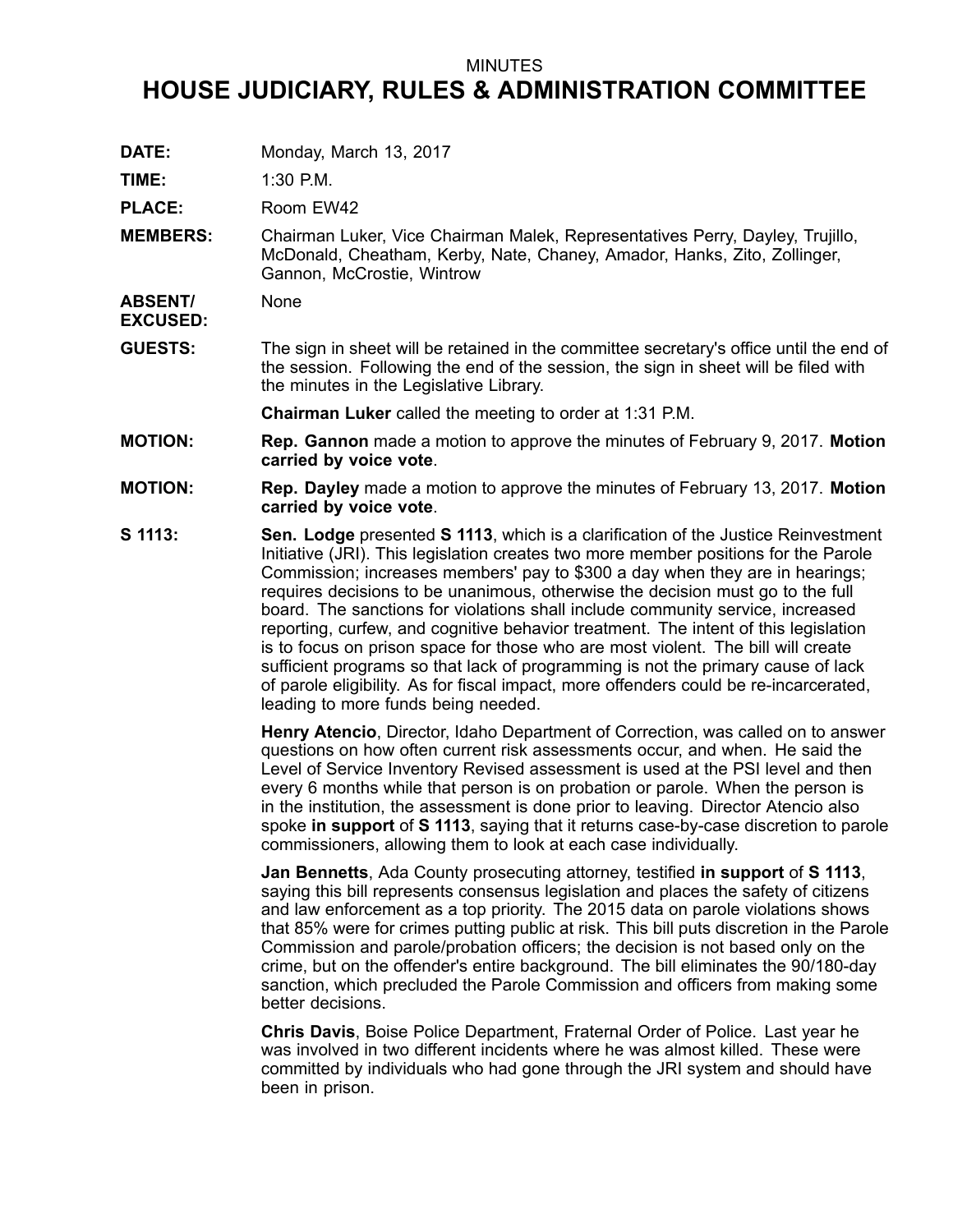**MOTION: Rep. McDonald** made <sup>a</sup> motion to send **S 1113** to the floor with <sup>a</sup> **DO PASS** recommendation.

> Those speaking **in support** were **John Evans**, Garden City, Association of Idaho Cities; **Scott Johnson**, Sheriffs Association; **Rick Allen**, Idaho Chiefs Association; and **Kevin Holtry**. They stated the bill helps citizens, makes the hearing process more efficient, allows for more individualized assessment, and, from an administrative and budget standpoint, would be advantageous.

In response to committee questions, **Sen. Lodge** stated the increase in board members to seven is so only two members are required to convene <sup>a</sup> meeting, thus decreasing the case loads of the members. Currently, members are hearing 25 hearings <sup>a</sup> day.

In response to questions, **Sandi Jones**, executive director of the Parole Commission, testified **in support** of **S 1113**. She said all are in agreement that the 90/180 sanctions are not working. By having <sup>a</sup> two-person committee more cases can be heard. In order to keep the board member positions part time the two-person meetings are necessary. They came to this conclusion by looking at other states and saw the two-panel option. In response to questions, Ms. Jones said the numerical makeup of the hearing panel was designed for expediency. The goal is to shorten hearing days, which will add days to the end of the calendar, but keep revocation days separate. The daily per diem raise is meant to offset the extra cost members absorb when preparing for hearings.

**Ms. Bennett** was called upon to answer questions from the committee about the financial cost. She responded by saying the dollar and human cost of current legislation is evident. There has been increased cost due to investigation, patrols, and prosecutions. It is hard to predict what the cost savings would be from the proposed legislation.

**Director Atencio** was called on to answer questions from the committee. He stated it is his responsibility to help the Parole Commission. This legislation gives members discretion on <sup>a</sup> case by case basis, thus allowing for more options. The Department of Correction is looking at possible options for the Commission such as community work centers or <sup>a</sup> parole violator tier; today the only option is to place <sup>a</sup> person back in prison.

In response to <sup>a</sup> question regarding the amount of access parolees have to mental health care and substance abuse monitoring, **Director Atencio** said the Joint Finance and Appropriations Committee did support Health and Welfare. \$5.7M will help parolees access critical mental health care, which will help the parolee population stabilize.

- **VOTE ON MOTION: Chairman Luker** called for a vote on the motion to send **S 1113** to the floor with <sup>a</sup> **DO PASS** recommendation. **Motion carried by voice vote**. **Chairman Luker** will sponsor the bill on the floor.
- **S 1083: Michael Kane**, Sheriffs Association, presented **S 1083**, which puts emergency communications officer training requirements into place through the Peace Officer's Standards and Training Council (POST). This legislation allows for proper training to respond to emergencies.

In response to <sup>a</sup> question on training hours **Mr. Kane** said the legislation collapses the voluntary 80 training hours to <sup>a</sup> 40 hour training curriculum designed by the POST Council. Also, there will be <sup>a</sup> required continued training of 40 hours every two years.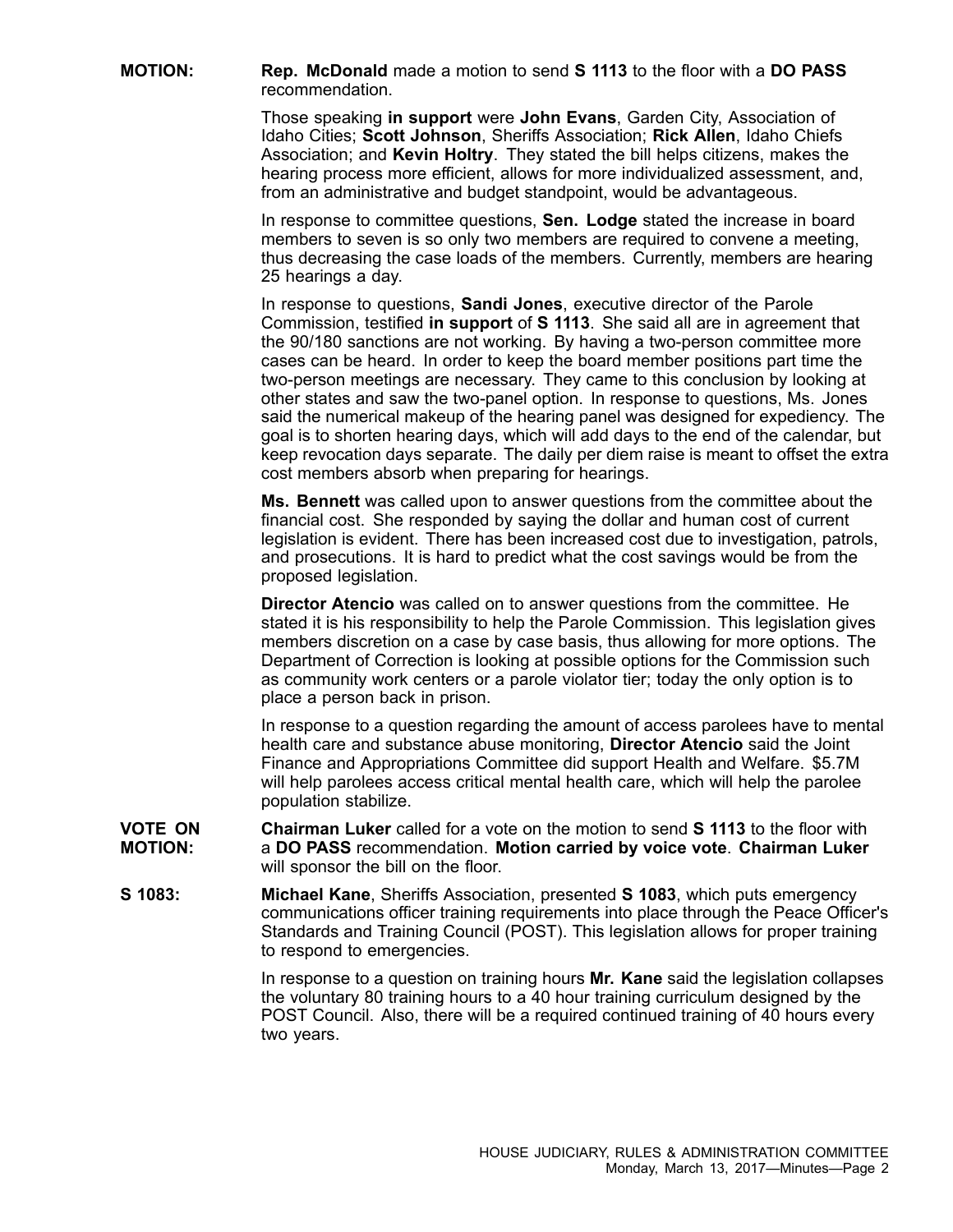**Kevin Haight**, ISP and PSAP, was called on to answer questions regarding the certification hours and levels. Currently POST does have voluntary standards and certification levels (1, 2, and 3); under this proposal, those levels would change to basic, intermediate, and advanced; dispatchers could attain these after accruing certain education hours.

In response to questions, **Mr. Kane** stated that after being hired, employees would have 18 months to become certified and properly trained. Dispatchers would have <sup>a</sup> field training officer overseeing them to assess their capability. Afterward, they would still answer to supervisors.

**MOTION: Rep. Wintrow** made <sup>a</sup> motion to send **S 1083** to the floor with <sup>a</sup> **DO PASS** recommendation.

> In response to committee questions, **Mr. Kane** said the bill is brought from the ground up. Training is not done at the city level because many do not have the capabilities; by collapsing training, it is cutting down on costs and increasing accessibility. Also, training can be done online. This bill sets up statewide standards, based on national levels; therefore, employees are able to move from one entity to another, as they move up in their career.

- **VOTE ON MOTION: Chairman Luker** called for a vote on the motion to send **S 1083** to the floor with <sup>a</sup> **DO PASS** recommendation. **Motion carried by voice vote**. **Rep. Packer** will sponsor the bill on the floor.
- **S 1089: Louis Marshall**, Bonner County prosecuting attorney, presented **S 1089**, which would make it easier for facility dogs to be used with child witnesses.
- **MOTION: Rep. Gannon** made <sup>a</sup> motion to send **S 1089** to the floor with <sup>a</sup> **DO PASS** recommendation.

In response to <sup>a</sup> question regarding how the dogs are introduced to the children, **Mr. Marshall** said the victim witness coordinator asks if the child would like to see the dog. If the child says no, then the dog is not introduced or utilized. Mr. Marshall also clarified that the facility dogs can be used for both criminal and civil cases, though civil cases are limited. The statute is procedural and the judge will still have discretion over his or her courtroom.

- **VOTE ON MOTION: Chairman Luker** called for a vote on the motion to send **S 1089** to the floor with <sup>a</sup> **DO PASS** recommendation. **Motion carried by voice vote**. **Rep. Dixon** will sponsor the bill on the floor.
- **S 1092: Sen. Davis** was unable to attend the meeting to present **S 1092**. In lieu of Sen. Davis's presentation of **S 1092**, **Rep. Zollinger** said he would speak to the bill.
- **MOTION: Rep. Zollinger** made <sup>a</sup> motion to send **S 1092** to the floor with <sup>a</sup> **DO PASS** recommendation. He spoke to the bill as something that judges have supported to correct <sup>a</sup> problem. This legislation clarifies judgment renewal in regard to the recently changed loss of judgments time period of 10 years, which used to be five years. It is <sup>a</sup> proactive bill. **Motion carried by voice vote**. **Rep. Zollinger** will sponsor the bill on the floor.

**Sara Thomas**, Administrative Director of the Courts, was called on to clarify earlier statements on **S 1108**, which is <sup>a</sup> Judicial CEC bill. She stated judicial salaries are set in statutes. The only CEC judges would get is the one stated in **S 1108**.